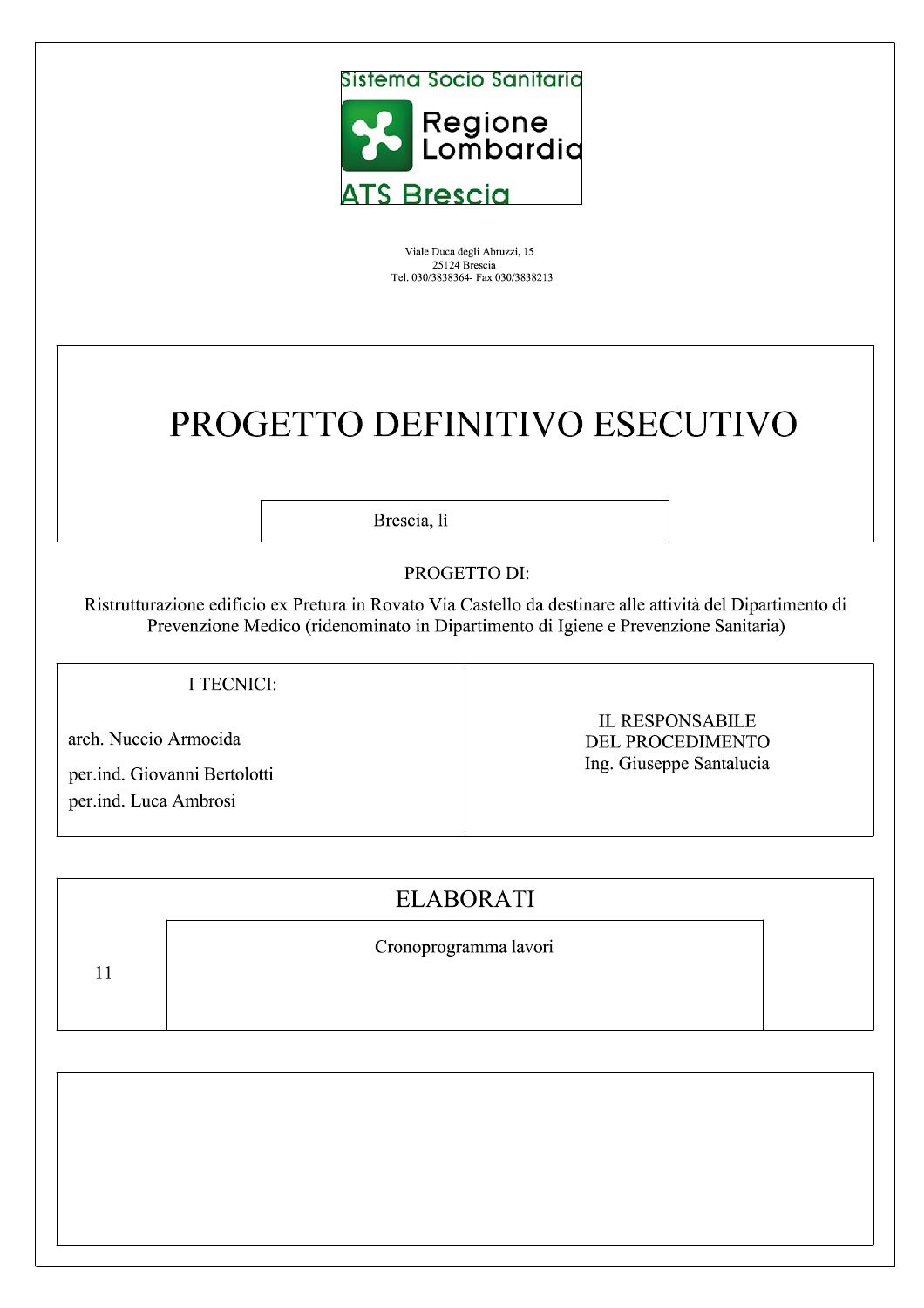| Nome attività                     | Durata         |    |  | 98   ettimana 1   Settimana 1   Settimana 2   Settimana 3   Settimana 4   Settimana 5   Settimana 2   Settimana 3   Settimana 4   Settimana 5   Settimana 1   Settimana 2   Settimana 4   Settimana 4   Settimana 4   Settiman |    |                        |    |  |                                                                            |  |
|-----------------------------------|----------------|----|--|--------------------------------------------------------------------------------------------------------------------------------------------------------------------------------------------------------------------------------|----|------------------------|----|--|----------------------------------------------------------------------------|--|
| Oopere edili                      | 10 g           | Z1 |  |                                                                                                                                                                                                                                |    |                        |    |  |                                                                            |  |
| Opere da fabbro                   | 5 g            |    |  |                                                                                                                                                                                                                                | Z1 |                        |    |  |                                                                            |  |
| Opere da pittore                  | 9 g            |    |  |                                                                                                                                                                                                                                |    |                        |    |  |                                                                            |  |
| Opere da falegname                | 5 <sub>g</sub> |    |  |                                                                                                                                                                                                                                |    |                        |    |  |                                                                            |  |
| Ponteggi                          | 14 g           |    |  |                                                                                                                                                                                                                                |    |                        |    |  |                                                                            |  |
| Opere di C.A.                     | 10 g           | Z1 |  |                                                                                                                                                                                                                                |    |                        |    |  |                                                                            |  |
| Opere di pavimentazione           | 1 <sub>g</sub> |    |  | Z1                                                                                                                                                                                                                             |    |                        |    |  |                                                                            |  |
| Pareti interne in cartongesso     | 5g             |    |  |                                                                                                                                                                                                                                | Z1 | <b>Service Service</b> |    |  |                                                                            |  |
| Impianto elettrico e di cablaggio | 25 g           |    |  |                                                                                                                                                                                                                                | Z1 |                        |    |  |                                                                            |  |
| Opere idrico sanitarie            | 10 g           |    |  |                                                                                                                                                                                                                                |    |                        | Z1 |  | the control of the control of the control of the control of the control of |  |
|                                   |                |    |  |                                                                                                                                                                                                                                |    |                        |    |  |                                                                            |  |
|                                   |                |    |  |                                                                                                                                                                                                                                |    |                        |    |  |                                                                            |  |
| <b>LEGENDA Zona:</b>              |                |    |  |                                                                                                                                                                                                                                |    |                        |    |  |                                                                            |  |
| Z1 = ZONA UNICA                   |                |    |  |                                                                                                                                                                                                                                |    |                        |    |  |                                                                            |  |
|                                   |                |    |  |                                                                                                                                                                                                                                |    |                        |    |  |                                                                            |  |
|                                   |                |    |  |                                                                                                                                                                                                                                |    |                        |    |  |                                                                            |  |
|                                   |                |    |  |                                                                                                                                                                                                                                |    |                        |    |  |                                                                            |  |
|                                   |                |    |  |                                                                                                                                                                                                                                |    |                        |    |  |                                                                            |  |
|                                   |                |    |  |                                                                                                                                                                                                                                |    |                        |    |  |                                                                            |  |
|                                   |                |    |  |                                                                                                                                                                                                                                |    |                        |    |  |                                                                            |  |
|                                   |                |    |  |                                                                                                                                                                                                                                |    |                        |    |  |                                                                            |  |
|                                   |                |    |  |                                                                                                                                                                                                                                |    |                        |    |  |                                                                            |  |
|                                   |                |    |  |                                                                                                                                                                                                                                |    |                        |    |  |                                                                            |  |
|                                   |                |    |  |                                                                                                                                                                                                                                |    |                        |    |  |                                                                            |  |
|                                   |                |    |  |                                                                                                                                                                                                                                |    |                        |    |  |                                                                            |  |
|                                   |                |    |  |                                                                                                                                                                                                                                |    |                        |    |  |                                                                            |  |
|                                   |                |    |  |                                                                                                                                                                                                                                |    |                        |    |  |                                                                            |  |
|                                   |                |    |  |                                                                                                                                                                                                                                |    |                        |    |  |                                                                            |  |
|                                   |                |    |  |                                                                                                                                                                                                                                |    |                        |    |  |                                                                            |  |
|                                   |                |    |  |                                                                                                                                                                                                                                |    |                        |    |  |                                                                            |  |
|                                   |                |    |  |                                                                                                                                                                                                                                |    |                        |    |  |                                                                            |  |
|                                   |                |    |  |                                                                                                                                                                                                                                |    |                        |    |  |                                                                            |  |
|                                   |                |    |  |                                                                                                                                                                                                                                |    |                        |    |  |                                                                            |  |
|                                   |                |    |  |                                                                                                                                                                                                                                |    |                        |    |  |                                                                            |  |
|                                   |                |    |  |                                                                                                                                                                                                                                |    |                        |    |  |                                                                            |  |
|                                   |                |    |  |                                                                                                                                                                                                                                |    |                        |    |  |                                                                            |  |
|                                   |                |    |  |                                                                                                                                                                                                                                |    |                        |    |  |                                                                            |  |
|                                   |                |    |  |                                                                                                                                                                                                                                |    |                        |    |  |                                                                            |  |
|                                   |                |    |  |                                                                                                                                                                                                                                |    |                        |    |  |                                                                            |  |
|                                   |                |    |  |                                                                                                                                                                                                                                |    |                        |    |  |                                                                            |  |